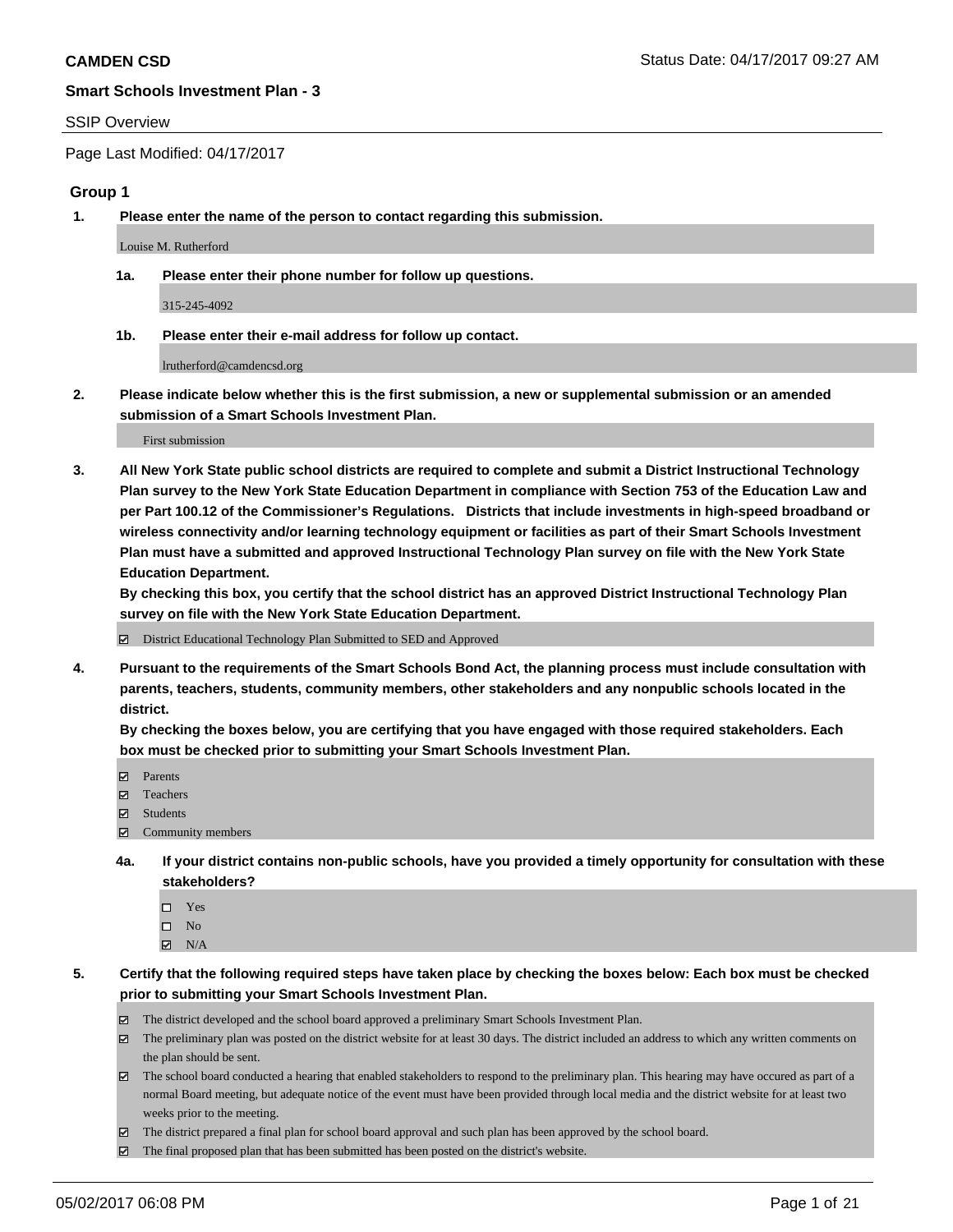### SSIP Overview

Page Last Modified: 04/17/2017

**5a. Please upload the proposed Smart Schools Investment Plan (SSIP) that was posted on the district's website, along with any supporting materials. Note that this should be different than your recently submitted Educational Technology Survey. The Final SSIP, as approved by the School Board, should also be posted on the website and remain there during the course of the projects contained therein.**

Final Smart Schools Bond Investment Plans 2016-2019 (1) (1).pdf

**5b. Enter the webpage address where the final Smart Schools Investment Plan is posted. The Plan should remain posted for the life of the included projects.**

http://www.camdenschools.org/departments/instructional\_technology/Smart%20Schools%20Bond%20Investment%20Plan/

**6. Please enter an estimate of the total number of students and staff that will benefit from this Smart Schools Investment Plan based on the cumulative projects submitted to date.**

2,500

**7. An LEA/School District may partner with one or more other LEA/School Districts to form a consortium to pool Smart Schools Bond Act funds for a project that meets all other Smart School Bond Act requirements. Each school district participating in the consortium will need to file an approved Smart Schools Investment Plan for the project and submit a signed Memorandum of Understanding that sets forth the details of the consortium including the roles of each respective district.**

 $\Box$  The district plans to participate in a consortium to partner with other school district(s) to implement a Smart Schools project.

**8. Please enter the name and 6-digit SED Code for each LEA/School District participating in the Consortium.**

| <b>Partner LEA/District</b> | <b>ISED BEDS Code</b> |
|-----------------------------|-----------------------|
| (No Response)               | (No Response)         |

**9. Please upload a signed Memorandum of Understanding with all of the participating Consortium partners.**

(No Response)

**10. Your district's Smart Schools Bond Act Allocation is:**

\$2,834,336

**11. Enter the budget sub-allocations by category that you are submitting for approval at this time. If you are not budgeting SSBA funds for a category, please enter 0 (zero.) If the value entered is \$0, you will not be required to complete that survey question.**

|                                              | Sub-        |
|----------------------------------------------|-------------|
|                                              | Allocations |
| <b>School Connectivity</b>                   | 395,867     |
| <b>Connectivity Projects for Communities</b> | 0           |
| <b>Classroom Technology</b>                  | 144,756     |
| Pre-Kindergarten Classrooms                  | 0           |
| Replace Transportable Classrooms             | 0           |
| <b>High-Tech Security Features</b>           | 0           |
| Totals:                                      | 540,623     |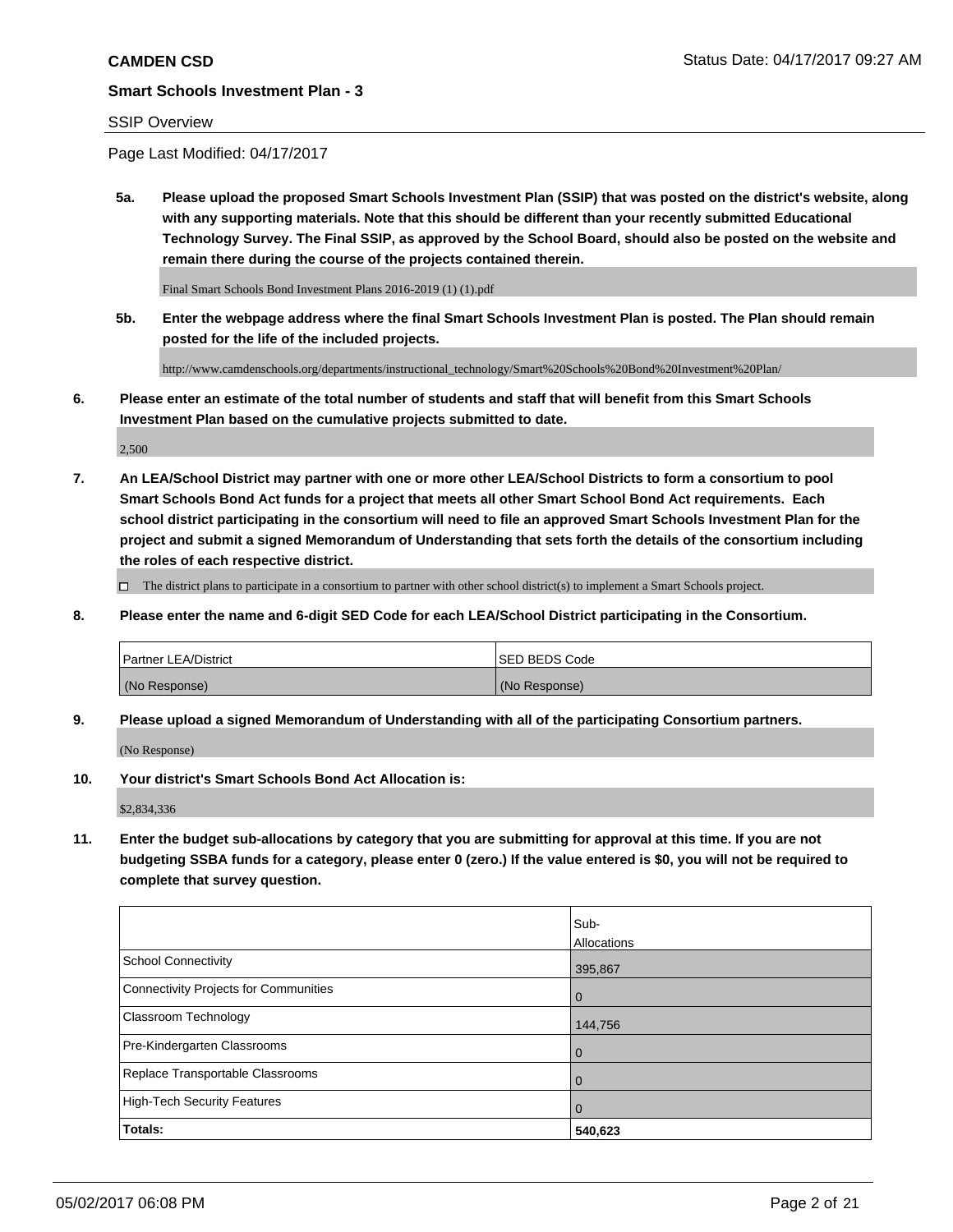### School Connectivity

Page Last Modified: 04/13/2017

### **Group 1**

- **1. In order for students and faculty to receive the maximum benefit from the technology made available under the Smart Schools Bond Act, their school buildings must possess sufficient connectivity infrastructure to ensure that devices can be used during the school day. Smart Schools Investment Plans must demonstrate that:**
	- **sufficient infrastructure that meets the Federal Communications Commission's 100 Mbps per 1,000 students standard currently exists in the buildings where new devices will be deployed, or**
	- **is a planned use of a portion of Smart Schools Bond Act funds, or**
	- **is under development through another funding source.**

**Smart Schools Bond Act funds used for technology infrastructure or classroom technology investments must increase the number of school buildings that meet or exceed the minimum speed standard of 100 Mbps per 1,000 students and staff within 12 months. This standard may be met on either a contracted 24/7 firm service or a "burstable" capability. If the standard is met under the burstable criteria, it must be:**

**1. Specifically codified in a service contract with a provider, and**

**2. Guaranteed to be available to all students and devices as needed, particularly during periods of high demand, such as computer-based testing (CBT) periods.**

**Please describe how your district already meets or is planning to meet this standard within 12 months of plan submission.**

The Camden Central School District is currently at a speed of 1Gb per the districts total number of students. The investment that the school district will make in this area will ensure this continued standard.

- **1a. If a district believes that it will be impossible to meet this standard within 12 months, it may apply for a waiver of this requirement, as described on the Smart Schools website. The waiver must be filed and approved by SED prior to submitting this survey.**
	- $\Box$  By checking this box, you are certifying that the school district has an approved waiver of this requirement on file with the New York State Education Department.

#### **2. Connectivity Speed Calculator (Required)**

|                  | Number of<br><b>Students</b> | Multiply by<br>100 Kbps | Divide by 1000 Current Speed<br>to Convert to<br>Required<br>Speed in Mb | in Mb | Expected<br>Speed to be<br><b>Attained Within Required</b><br>12 Months | <b>Expected Date</b><br>When<br>Speed Will be<br>Met |
|------------------|------------------------------|-------------------------|--------------------------------------------------------------------------|-------|-------------------------------------------------------------------------|------------------------------------------------------|
| Calculated Speed | 2,250                        | 225,000                 | 225                                                                      | 1,000 | Same                                                                    | Speed<br>Requirement<br>Met                          |

### **3. Describe how you intend to use Smart Schools Bond Act funds for high-speed broadband and/or wireless connectivity projects in school buildings.**

The challenge for an expanded use of wireless technology in Camden is the antiquated network hardware and the limited coverage of wireless access points. Built in a piece-meal basis over several years, the network switches have limited back plane capacity. The 2960 x-48 POE switches will accomplish this. In addition, the core switches are dated creating a level 2 bottle neck when leaving the building and reaching for the cloud. The district plans to use the 4500 series switches to accomplish this. Camden proposes to upgrade both families of switches creating a more robust backbone to the network and a high speed portal to the cloud.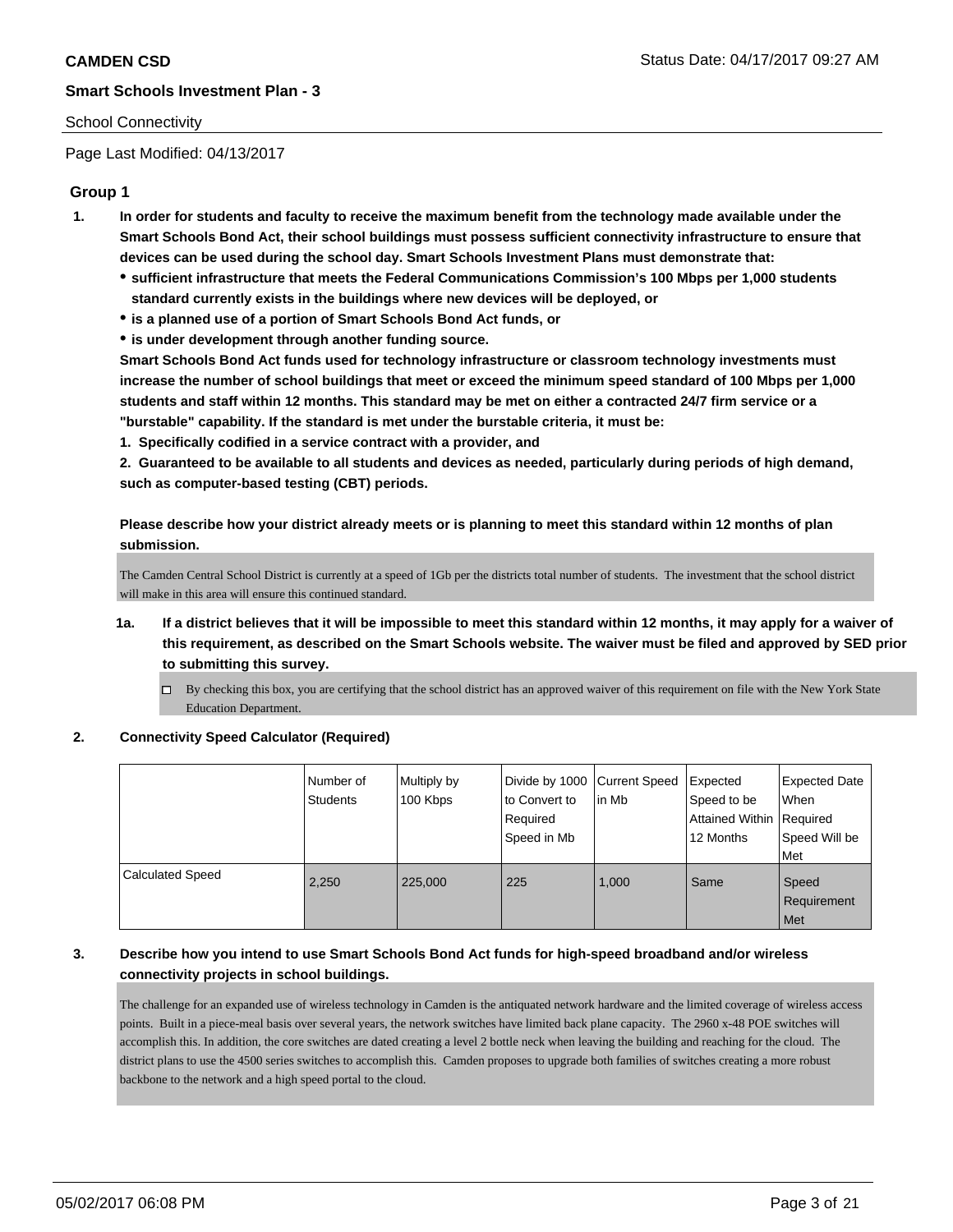#### School Connectivity

Page Last Modified: 04/13/2017

**4. Describe the linkage between the district's District Instructional Technology Plan and the proposed projects. (There should be a link between your response to this question and your response to Question 1 in Part E. Curriculum and Instruction "What are the district's plans to use digital connectivity and technology to improve teaching and learning?)**

In order to sustain researched based technology initiatives within the classroom, it is essential to continuously enhance and upgrade the backbone and network. The linkage between curriculum and instruction with the infusion of technology will enhance the following:

- Teacher and student use of technology to increase students' reading levels and reading informational text
- Integration of technology into Common Core Modules
- Use of data as part of building level data plans to improve teaching and learning
- Committee on Special Education will support staff and students with assistive technology models
- Use of mobile devices as part of instructional model
- **5. If the district wishes to have students and staff access the Internet from wireless devices within the school building, or in close proximity to it, it must first ensure that it has a robust Wi-Fi network in place that has sufficient bandwidth to meet user demand.**

#### **Please describe how you have quantified this demand and how you plan to meet this demand.**

This standard is already met as the Camden District network bandwidth is 1GB and internal (between and within schools) is 100Mb. The SSBA allocation will help in offsetting the cost of replacing and adding wireless access points so that high connectivity is maintained in all teaching and learning areas of the district. The district will use "heat maps" to determine wireless saturation and where upgrades and additions need to occur.

**6. As indicated on Page 5 of the guidance, the Office of Facilities Planning will have to conduct a preliminary review of all capital projects, including connectivity projects. Please indicate on a separate row each project number given to you by the Office of Facilities Planning.**

| <b>Project Number</b> |  |
|-----------------------|--|
| 41-06-01-04-7-999-BA1 |  |

**7. Certain high-tech security and connectivity infrastructure projects may be eligible for an expedited review process as determined by the Office of Facilities Planning.**

**Was your project deemed eligible for streamlined review?**

Yes

**7a. Districts that choose the Streamlined Review Process will be required to certify that they have reviewed all installations with their licensed architect or engineer of record and provide that person's name and license number. The licensed professional must review the products and proposed method of installation prior to implementation and review the work during and after completion in order to affirm that the work was codecompliant, if requested.**

I certify that I have reviewed all installations with a licensed architect or engineer of record.

**8. Include the name and license number of the architect or engineer of record.**

| Name          | License Number |
|---------------|----------------|
| James R. King | 15925          |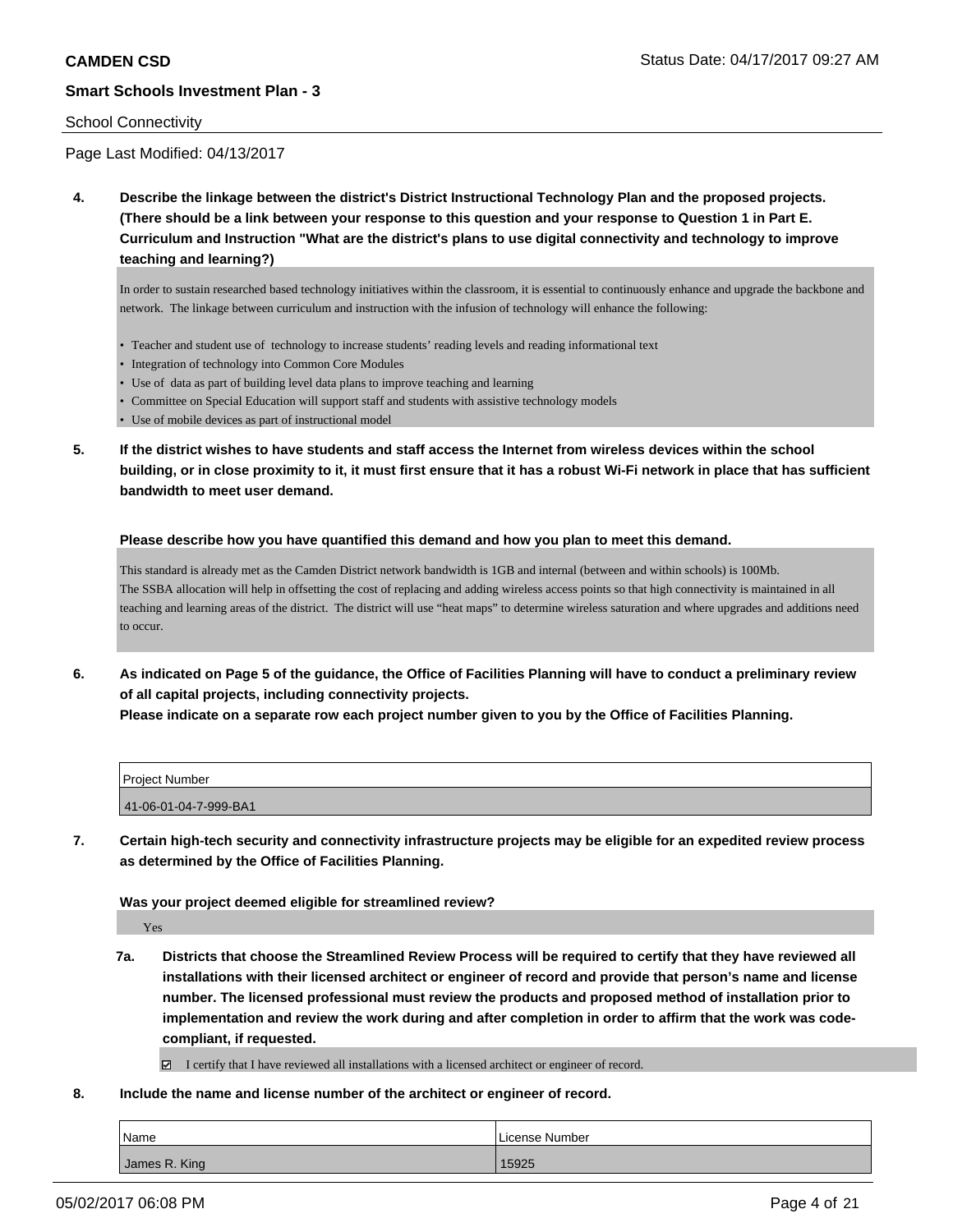### School Connectivity

Page Last Modified: 04/13/2017

**9. If you are submitting an allocation for School Connectivity complete this table. Note that the calculated Total at the bottom of the table must equal the Total allocation for this category that you entered in the SSIP Overview overall budget.** 

|                                            | Sub-              |
|--------------------------------------------|-------------------|
|                                            | <b>Allocation</b> |
| Network/Access Costs                       | 306,329           |
| <b>Outside Plant Costs</b>                 | 0                 |
| School Internal Connections and Components | 46,277            |
| Professional Services                      | 43,261            |
| Testing                                    | $\mathbf 0$       |
| <b>Other Upfront Costs</b>                 | $\mathbf 0$       |
| <b>Other Costs</b>                         | $\mathbf 0$       |
| Totals:                                    | 395,867           |

**10. Please detail the type, quantity, per unit cost and total cost of the eligible items under each sub-category. This is especially important for any expenditures listed under the "Other" category. All expenditures must be eligible for tax-exempt financing to be reimbursed through the SSBA. Sufficient detail must be provided so that we can verify this is the case. If you have any questions, please contact us directly through smartschools@nysed.gov. NOTE: Wireless Access Points should be included in this category, not under Classroom Educational Technology, except those that will be loaned/purchased for nonpublic schools.**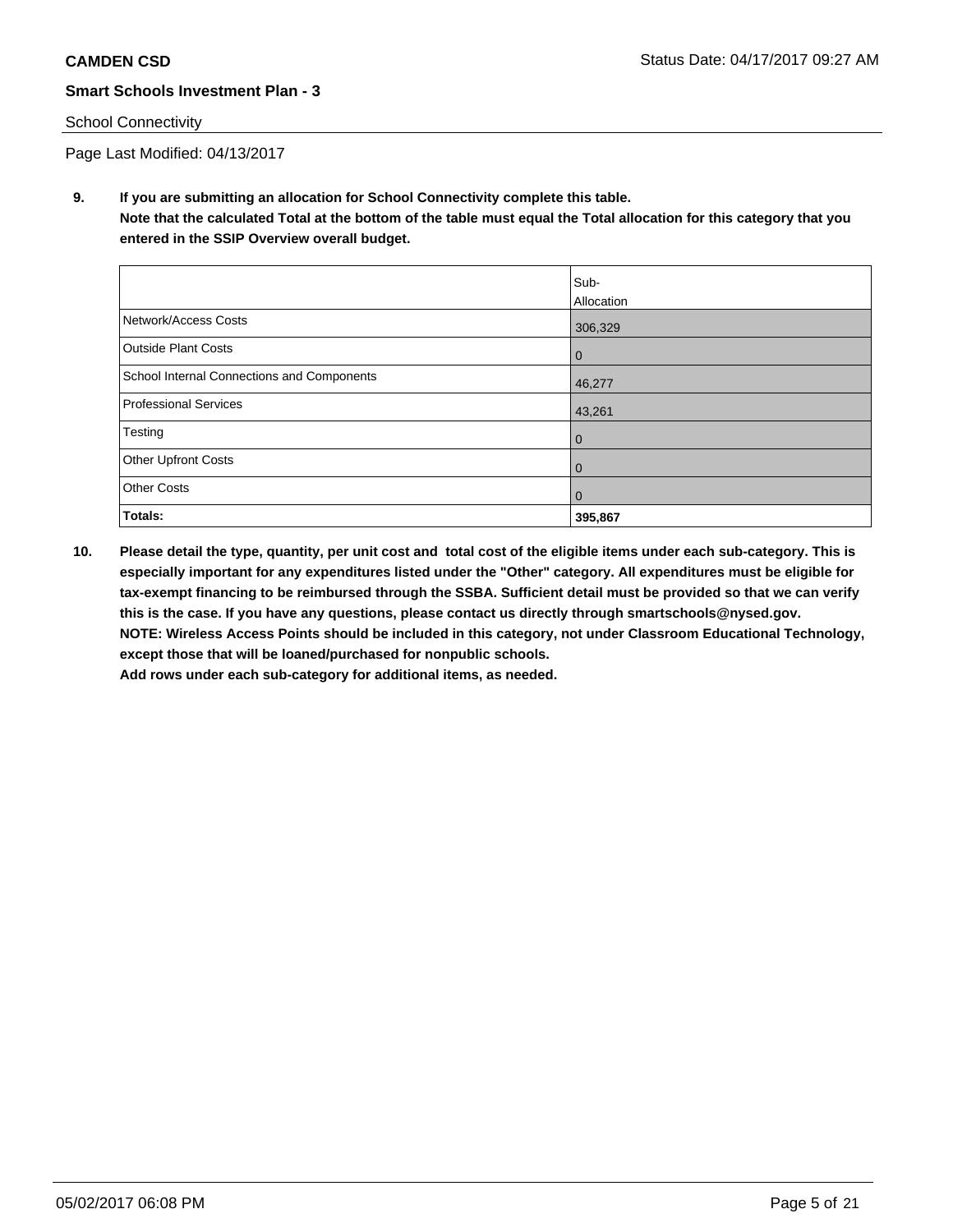# School Connectivity

Page Last Modified: 04/13/2017

| Select the allowable expenditure<br>type.<br>Repeat to add another item under | Item to be purchased                                                                | Quantity       | Cost per Item  | <b>Total Cost</b> |
|-------------------------------------------------------------------------------|-------------------------------------------------------------------------------------|----------------|----------------|-------------------|
| each type.<br><b>Network/Access Costs</b>                                     | Catalyst 4500-X 32 Port 10G IP Base,<br>Front to Back, No P/S                       | $\overline{2}$ | 14,280         | 28,560            |
| <b>Network/Access Costs</b>                                                   | IP Base to ENT. Service License for 32<br>Port Catalyst 4500-X                      | 2              | 4,080          | 8,160             |
| <b>Network/Access Costs</b>                                                   | Catalyst 4500X 750 W AC Front to<br>back cooling power supply                       | 7              | 1,020          | 7,140             |
| <b>Network/Access Costs</b>                                                   | Catalyst 4500X 750 W AC Front to<br>back cooling power supply 2nd Power<br>Supply   | 3              | 1,020          | 3,060             |
| <b>Connections/Components</b>                                                 | 10 G Base-LRM SFP Module                                                            | 48             | 508            | 24,384            |
| <b>Connections/Components</b>                                                 | 10GBase-CU SFP + Cable 1 Meter                                                      | 14             | 51             | 714               |
| <b>Connections/Components</b>                                                 | 10GBase-CU SFP + Cable 3 Meter                                                      | 16             | 51             | 816               |
| <b>Connections/Components</b>                                                 | 10GBase-CU SFP + Cable 5 Meter                                                      | 2              | 77             | 154               |
| <b>Connections/Components</b>                                                 | 1000 Base-T SFP                                                                     | $\overline{4}$ | 201            | 804               |
| <b>Network/Access Costs</b>                                                   | 8X5XNBD Catalyst 4500-X-32 Port<br>10G IP Base                                      | $\overline{2}$ | 1,575          | 3,150             |
| <b>Network/Access Costs</b>                                                   | Catalyst 2960-X 48 GigE PoE 740W,<br>2x10G SFP+, LAN Base                           | 53             | 4,078          | 216,134           |
| <b>Network/Access Costs</b>                                                   | Catalyst 2960-X FlexStack Plus<br><b>Stacking Module</b>                            | 21             | 610            | 12,810            |
| <b>Connections/Components</b>                                                 | Cisco FlexStack 3M stacking cable                                                   | 5              | 102            | 510               |
| <b>Network/Access Costs</b>                                                   | Catalyst 4500-X 16 Port 10G Base,<br>Front to Back, No P/S                          | 3              | 8,160          | 24,480            |
| <b>Network/Access Costs</b>                                                   | ONSITE 8X5XNBD Catalyst 4500-X 16 3<br>Port 10G IP Base                             |                | 945            | 2,835             |
| <b>Connections/Components</b>                                                 | Horizontal Cable Management<br>Accessory                                            | 24             | 82             | 1,968             |
| <b>Connections/Components</b>                                                 | 6 Wide High Capacity Vertical Cable<br>Manager for 2 and 4 Post open frame<br>racks | $\overline{2}$ | 517            | 1,035             |
| <b>Connections/Components</b>                                                 | 5M Fiber Patch Cord LC to SC                                                        | 76             | 20             | 1,520             |
| <b>Connections/Components</b>                                                 | 1 Ft Blue Cat 6 Ethernet Cable                                                      | 3,900          | $\overline{2}$ | 7,800             |
| <b>Connections/Components</b>                                                 | 2 Ft Blue Cat 6 Ethernet Cable                                                      | 531            | $\overline{2}$ | 1,062             |
| <b>Connections/Components</b>                                                 | 3 Ft Blue Cat 6 Ethernet Cable                                                      | 531            | 2              | 1,062             |
| <b>Connections/Components</b>                                                 | 5 Ft Blue Cat 6 Ethernet Cable                                                      | 265            | 3              | 795               |
| <b>Connections/Components</b>                                                 | 1 Ft Green Cat 6 Ethernet Cable                                                     | 464            | $\overline{2}$ | 928               |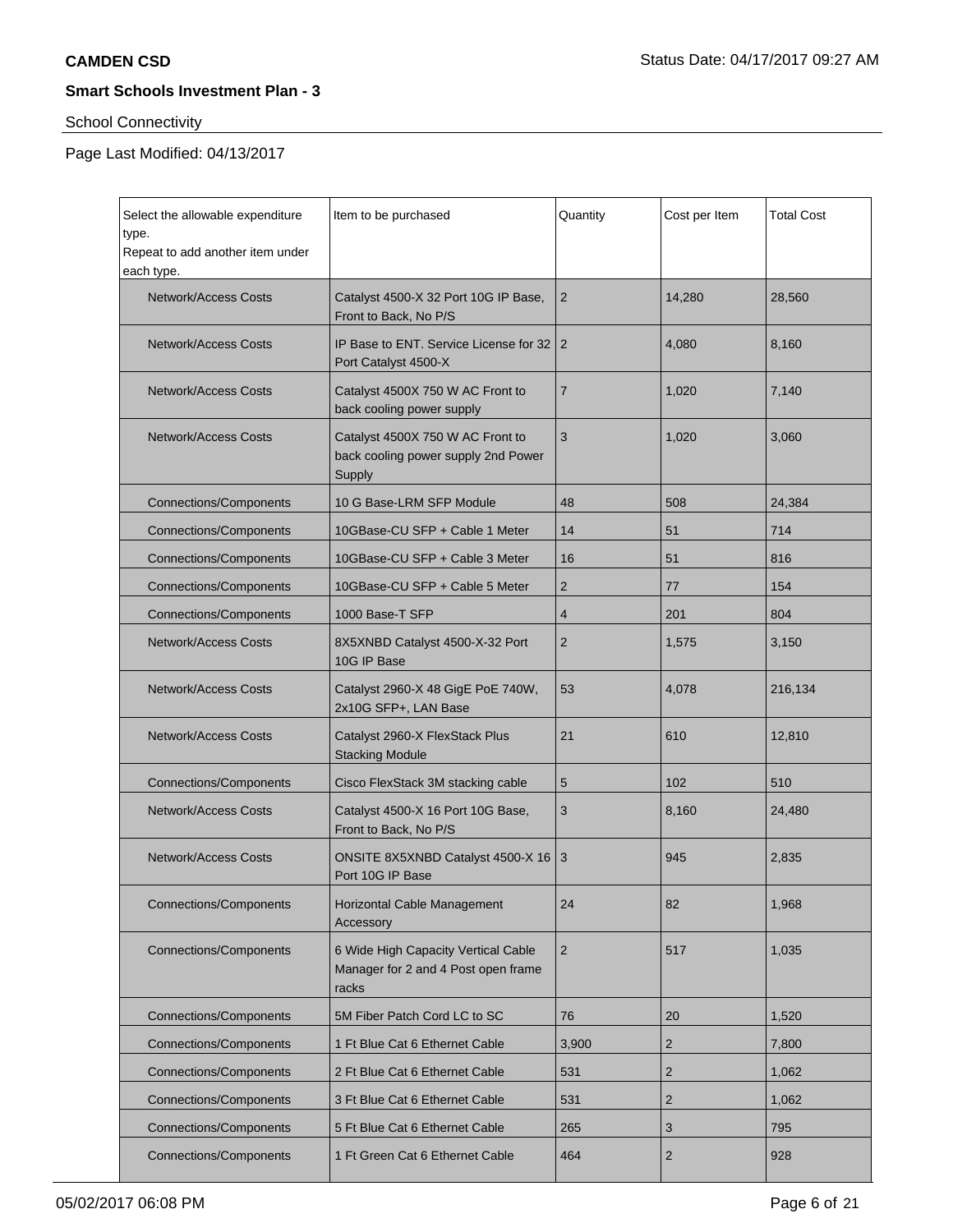# School Connectivity

# Page Last Modified: 04/13/2017

| Select the allowable expenditure | Item to be purchased                               | Quantity       | Cost per Item  | <b>Total Cost</b> |
|----------------------------------|----------------------------------------------------|----------------|----------------|-------------------|
| type.                            |                                                    |                |                |                   |
| Repeat to add another item under |                                                    |                |                |                   |
| each type.                       |                                                    |                |                |                   |
| <b>Connections/Components</b>    | 2 Ft Green Cat 6 Ethernet Cable                    | 58             | 2              | 116               |
| <b>Connections/Components</b>    | 3 Ft Green Cat 6 Ethernet Cable                    | 29             | $\overline{2}$ | 58                |
| <b>Connections/Components</b>    | 5 Ft Green Cat 6 Ethernet Cable                    | 29             | 3              | 87                |
| <b>Connections/Components</b>    | 1 Ft Orange Cat 6 Ethernet Cable                   | $\overline{4}$ | 2              | 8                 |
| <b>Connections/Components</b>    | 2 Ft Orange Cat 6 Ethernet Cable                   | $\overline{2}$ | $\overline{2}$ | $\overline{4}$    |
| <b>Connections/Components</b>    | 3 Ft Orange Cat 6 Ethernet Cable                   | $\overline{2}$ | $\overline{2}$ | $\overline{4}$    |
| <b>Connections/Components</b>    | 5 Ft Orange Cat 6 Ethernet Cable                   | 2              | 3              | 6                 |
| <b>Professional Services</b>     | Phase 1 Routing and Switching                      | 1              | 27,385         | 27,385            |
| <b>Professional Services</b>     | <b>Project Completion</b>                          | 1              | 15,876         | 15,876            |
| Network/Access Costs             | Catalyst 3560-CX 12 Port PoE 10G<br><b>Uplinks</b> | $\overline{2}$ | 1,221          | 2,442             |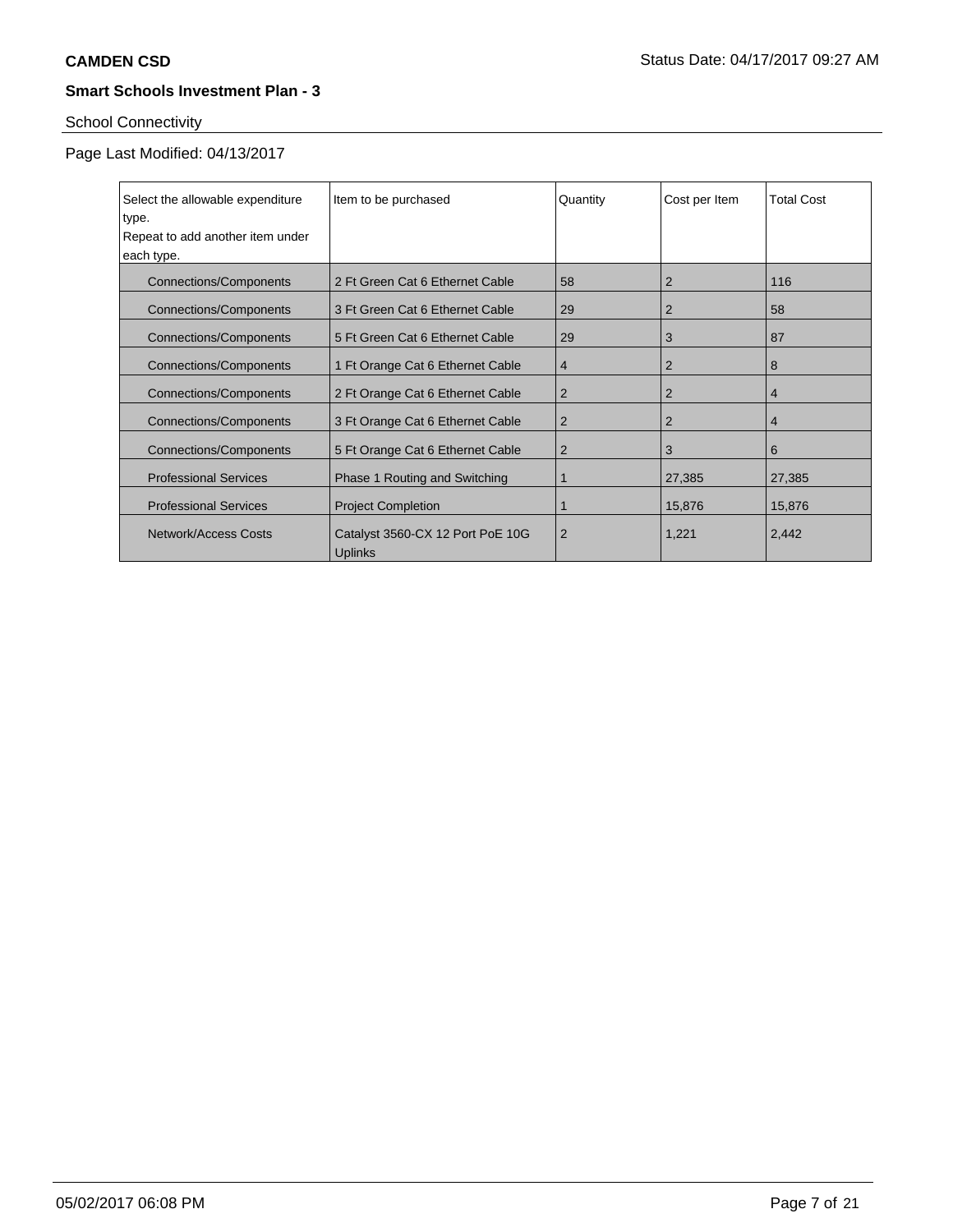Community Connectivity (Broadband and Wireless)

Page Last Modified: 02/09/2017

### **Group 1**

**1. Describe how you intend to use Smart Schools Bond Act funds for high-speed broadband and/or wireless connectivity projects in the community.**

(No Response)

**2. Please describe how the proposed project(s) will promote student achievement and increase student and/or staff access to the Internet in a manner that enhances student learning and/or instruction outside of the school day and/or school building.**

(No Response)

**3. Community connectivity projects must comply with all the necessary local building codes and regulations (building and related permits are not required prior to plan submission).**

 $\Box$  I certify that we will comply with all the necessary local building codes and regulations.

**4. Please describe the physical location of the proposed investment.**

(No Response)

**5. Please provide the initial list of partners participating in the Community Connectivity Broadband Project, along with their Federal Tax Identification (Employer Identification) number.**

| <b>Project Partners</b> | Federal ID#     |
|-------------------------|-----------------|
| (No Response)           | l (No Response) |

**6. If you are submitting an allocation for Community Connectivity, complete this table. Note that the calculated Total at the bottom of the table must equal the Total allocation for this category that you entered in the SSIP Overview overall budget.**

|                              | Sub-Allocation |
|------------------------------|----------------|
| Network/Access Costs         | (No Response)  |
| Outside Plant Costs          | (No Response)  |
| <b>Tower Costs</b>           | (No Response)  |
| Customer Premises Equipment  | (No Response)  |
| <b>Professional Services</b> | (No Response)  |
| Testing                      | (No Response)  |
| <b>Other Upfront Costs</b>   | (No Response)  |
| <b>Other Costs</b>           | (No Response)  |
| Totals:                      | 0              |

**7. Please detail the type, quantity, per unit cost and total cost of the eligible items under each sub-category. This is especially important for any expenditures listed under the "Other" category. All expenditures must be capital-bond eligible to be reimbursed through the SSBA. If you have any questions, please contact us directly through smartschools@nysed.gov.**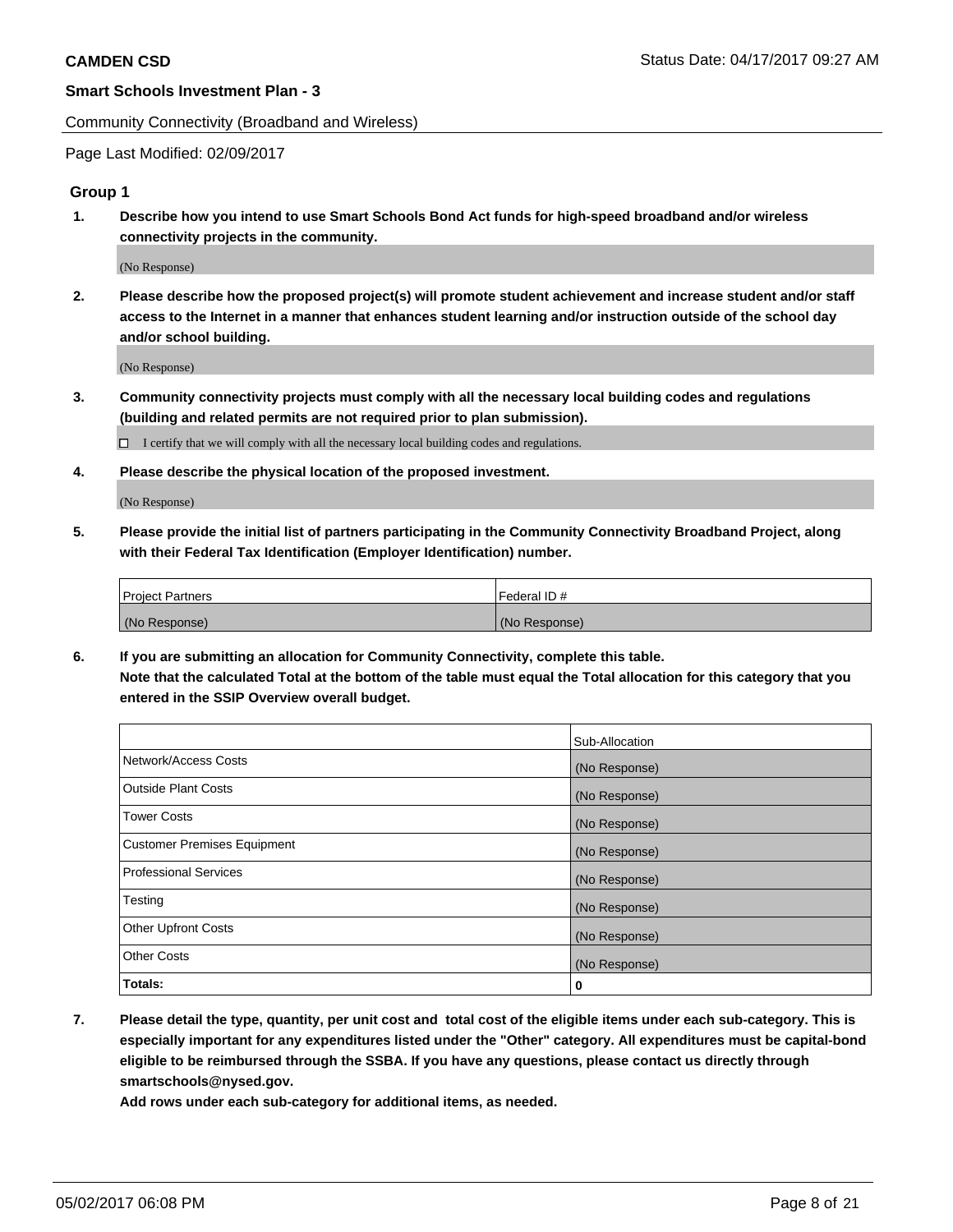Community Connectivity (Broadband and Wireless)

Page Last Modified: 02/09/2017

| Select the allowable expenditure | Item to be purchased | Quantity      | Cost per Item | <b>Total Cost</b> |
|----------------------------------|----------------------|---------------|---------------|-------------------|
| type.                            |                      |               |               |                   |
| Repeat to add another item under |                      |               |               |                   |
| each type.                       |                      |               |               |                   |
| (No Response)                    | (No Response)        | (No Response) | (No Response) | (No Response)     |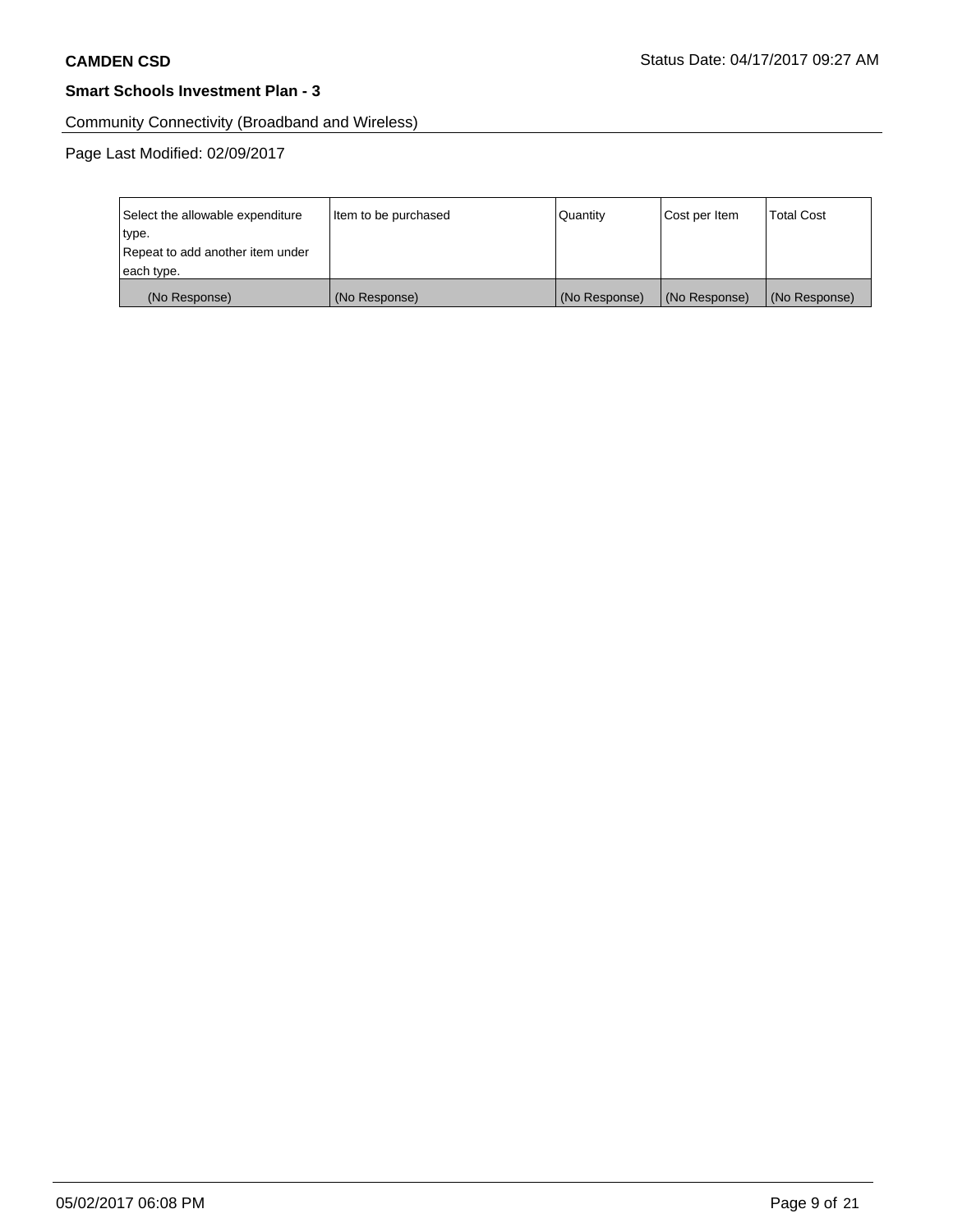### Classroom Learning Technology

Page Last Modified: 04/11/2017

### **Questions**

**1. In order for students and faculty to receive the maximum benefit from the technology made available under the Smart Schools Bond Act, their school buildings must possess sufficient connectivity infrastructure to ensure that devices can be used during the school day. Smart Schools Investment Plans must demonstrate that sufficient infrastructure that meets the Federal Communications Commission's 100 Mbps per 1,000 students standard currently exists in the buildings where new devices will be deployed, or is a planned use of a portion of Smart Schools Bond Act funds, or is under development through another funding source.**

**Smart Schools Bond Act funds used for technology infrastructure or classroom technology investments must increase the number of school buildings that meet or exceed the minimum speed standard of 100 Mbps per 1,000 students and staff within 12 months. This standard may be met on either a contracted 24/7 firm service or a "burstable" capability. If the standard is met under the burstable criteria, it must be:**

**1. Specifically codified in a service contract with a provider, and**

**2. Guaranteed to be available to all students and devices as needed, particularly during periods of high demand, such as computer-based testing (CBT) periods.**

**Please describe how your district already meets or is planning to meet this standard within 12 months of plan submission.**

The Camden Central School District is currently at a speed of 1Gb per the districts total number of students. The investment that the school district will make in this area will ensure this continued standard.

- **1a. If a district believes that it will be impossible to meet this standard within 12 months, it may apply for a waiver of this requirement, as described on the Smart Schools website. The waiver must be filed and approved by SED prior to submitting this survey.**
	- $\Box$  By checking this box, you are certifying that the school district has an approved waiver of this requirement on file with the New York State Education Department.

#### **2. Connectivity Speed Calculator (Required)**

|                         | l Number of<br><b>Students</b> | Multiply by<br>100 Kbps | Divide by 1000 Current Speed<br>to Convert to<br>Required<br>Speed in Mb | in Mb | Expected<br>Speed to be<br>Attained Within Required<br>12 Months | <b>Expected Date</b><br>When<br>Speed Will be<br>Met |
|-------------------------|--------------------------------|-------------------------|--------------------------------------------------------------------------|-------|------------------------------------------------------------------|------------------------------------------------------|
| <b>Calculated Speed</b> | 2,250                          | 225,000                 | 225                                                                      | 1000  | Same                                                             | Speed<br>Requirement<br>Met                          |

## **3. If the district wishes to have students and staff access the Internet from wireless devices within the school building, or in close proximity to it, it must first ensure that it has a robust Wi-Fi network in place that has sufficient bandwidth to meet user demand.**

**Please describe how you have quantified this demand and how you plan to meet this demand.**

The SSBA allocation will assist in updating and supporting high-speed traffic requirements for online productivity and upcoming online assessments. The network infrastructure will be upgraded to allow faster communication. The SSBA will allow the district to update and add antiquated switches and access points. This will increase wireless saturation in our schools.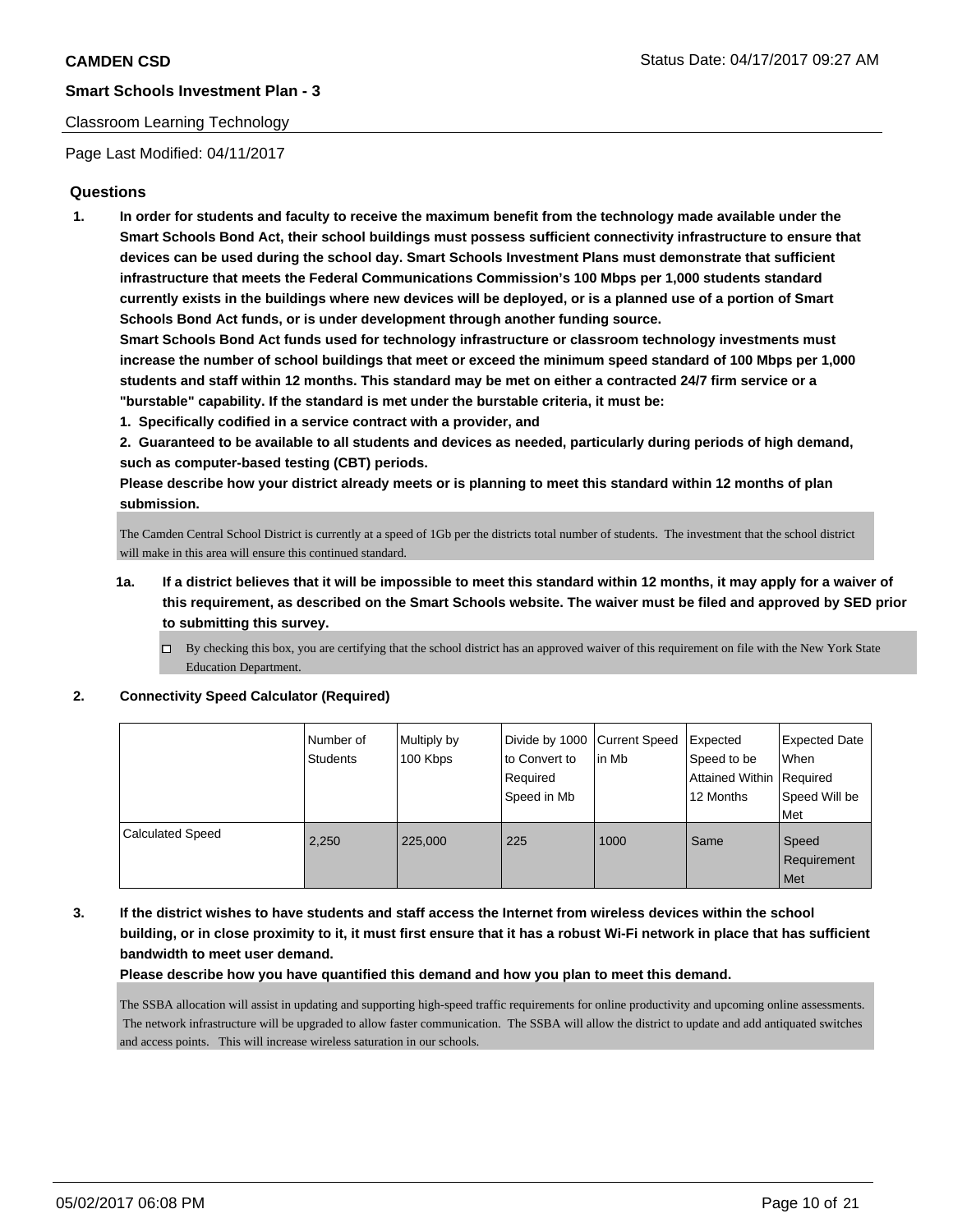#### Classroom Learning Technology

Page Last Modified: 04/11/2017

**4. All New York State public school districts are required to complete and submit an Instructional Technology Plan survey to the New York State Education Department in compliance with Section 753 of the Education Law and per Part 100.12 of the Commissioner's Regulations.**

**Districts that include educational technology purchases as part of their Smart Schools Investment Plan must have a submitted and approved Instructional Technology Plan survey on file with the New York State Education Department.**

- By checking this box, you are certifying that the school district has an approved Instructional Technology Plan survey on file with the New York State Education Department.
- **5. Describe the devices you intend to purchase and their compatibility with existing or planned platforms or systems. Specifically address the adequacy of each facility's electrical, HVAC and other infrastructure necessary to install and support the operation of the planned technology.**

The district will be providing Chromebooks for students to continue to support and enhance the infusion of technology into all classrooms. With the use of Google Apps for Education in our district, adding Chromebooks will continue to support this initiative. Also, the district is continuing its use of the 1:1 digital learning program. Chromebooks purchases will assist this initiative to increase our 1:1 learning device ratio. Finally, the Chromebooks will infuse application driven curriculum that enhances reading, writing and math skills and strategies. As the district already has purchased Chromebooks and charging carts, we know that we have adequate electrical supply. The newly purchased Chromebooks will be housed in charging carts as categorized in the "Other Costs" and there is an adequate electrical supply for these.

#### **6. Describe how the proposed technology purchases will:**

- **> enhance differentiated instruction;**
- **> expand student learning inside and outside the classroom;**
- **> benefit students with disabilities and English language learners; and**
- **> contribute to the reduction of other learning gaps that have been identified within the district.**

**The expectation is that districts will place a priority on addressing the needs of students who struggle to succeed in a rigorous curriculum. Responses in this section should specifically address this concern and align with the district's Instructional Technology Plan (in particular Question 2 of E. Curriculum and Instruction: "Does the district's instructional technology plan address the needs of students with disabilities to ensure equitable access to instruction, materials and assessments?" and Question 3 of the same section: "Does the district's instructional technology plan address the provision of assistive technology specifically for students with disabilities to ensure access to and participation in the general curriculum?"**

The district uses a universal design approach to differentiating instruction and supporting all students with disabilities and English Language Learners by using technology in the classroom. Technology is a powerful tool for actively engaging all students in learning, and essential for students who struggle to succeed in a rigorous curriculum. Learning, through the use of technology, can extend beyond the classroom walls in a flipped classroom model and can also be personalized through Google Apps for Education. Some commonly used programs by our students that are imbedded in GAFE are Google Docs, Slides, Numbers and also Google Classroom. These applications afford students opportunities to collaborate with peers and their classroom teacher on various projects. Technology also promotes authentic learning experiences and connects students to resources enriching and broadening their learning. These resources can include assessment tools, rich content and a pathway to connect to teachers and students. Access to these resources benefits all students, but especially students with disabilities and ELL students.

The District's Special Education Department works directly with the District Technology Director to ensure that assistive technologies are available for all students where technology requirements are listed in a student's IEP. Constant communication and on-going research is essential to make sure that our students' IEP goals are met and that the appropriate assistive technology is available.

 Additional devices will also expand student learning inside and outside the classroom as it will provide more students opportunities to access tools via the internet directly in the classroom and at home. Furthermore, with the purchase of more devices, due to our district's high rate of poverty this will help close learning gaps for students who may not be able to afford a device.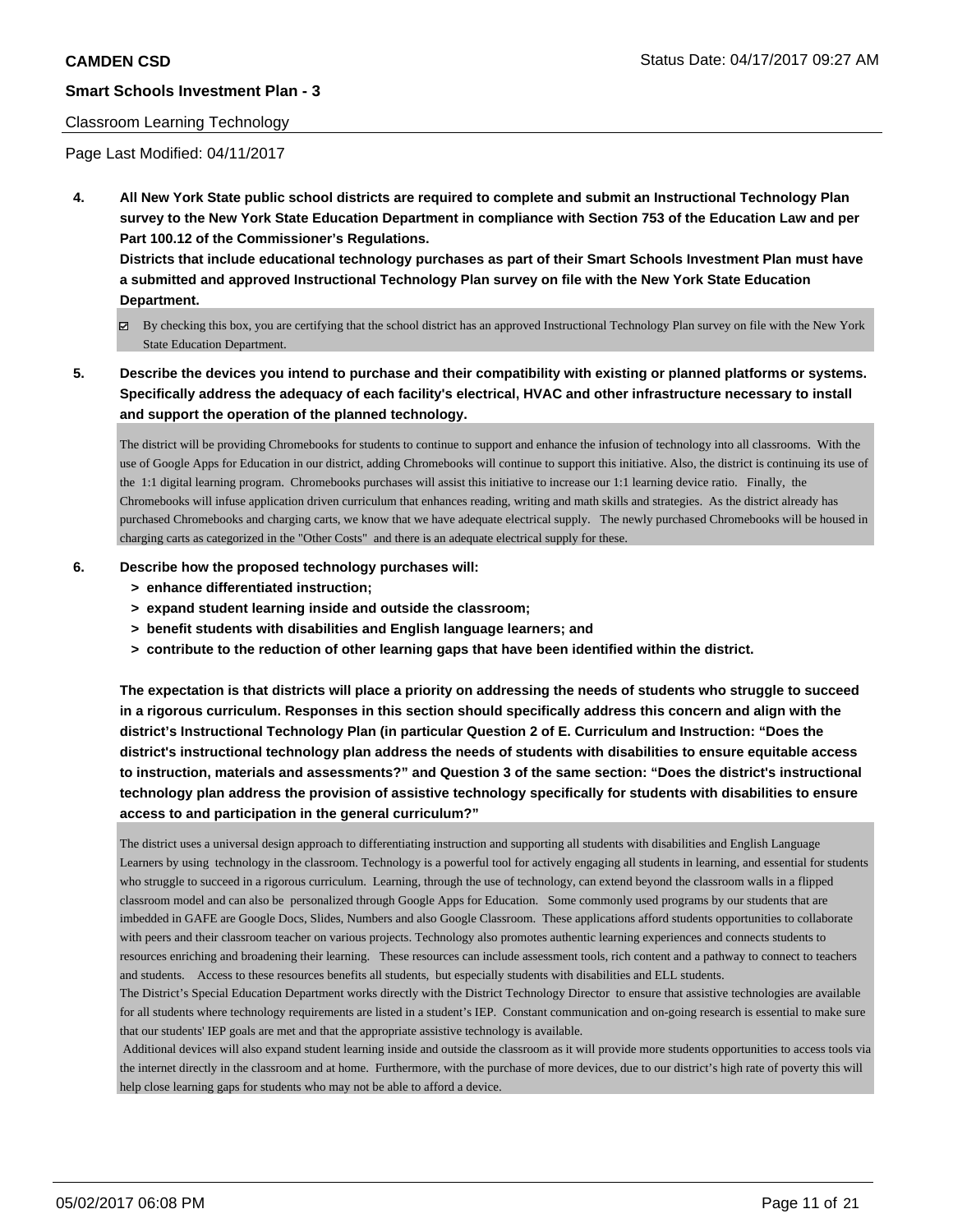#### Classroom Learning Technology

Page Last Modified: 04/11/2017

**7. Where appropriate, describe how the proposed technology purchases will enhance ongoing communication with parents and other stakeholders and help the district facilitate technology-based regional partnerships, including distance learning and other efforts.**

The proposed technology purchases will enhance ongoing communication with parents and other stakeholders as these will be a vehicle to collaborate with other professionals through distance learning opportunities and PLC's. Furthermore, additional devices will allow continued sharing of lesson plans/projects, classroom videos etc. to students, between students, to other professional colleagues in and out of district, and to parents.

**8. Describe the district's plan to provide professional development to ensure that administrators, teachers and staff can employ the technology purchased to enhance instruction successfully.**

**Note: This response should be aligned and expanded upon in accordance with your district's response to Question 1 of F. Professional Development of your Instructional Technology Plan: "Please provide a summary of professional development offered to teachers and staff, for the time period covered by this plan, to support technology to enhance teaching and learning. Please include topics, audience and method of delivery within your summary."**

With the use of technology, professional development can happen in various forms. The cornerstone of the professional development will be integration of technology to increase students' reading and writing levels using informational texts, data reporting and analysis, and its infusion into the Common Core Modules. The district supports PLC's, Model Schools and Turn-Key Training to support teachers and administrators in their professional learning. The District offered Google I for beginners last year in a classroom format with teachers working collaboratively with each other and the instructor. And to continue with its implementation process the district is offering Google I and II in the same format. These trainings teach teachers how to effectively manage Google Classroom and the apps that are supported by Google to promote technology, specifically Chromebooks, in our learning environments.

- **9. Districts must contact the SUNY/CUNY teacher preparation program that supplies the largest number of the district's new teachers to request advice on innovative uses and best practices at the intersection of pedagogy and educational technology.**
	- By checking this box, you certify that you have contacted the SUNY/CUNY teacher preparation program that supplies the largest number of your new teachers to request advice on these issues.
	- **9a. Please enter the name of the SUNY or CUNY Institution that you contacted.**

SUNY Cortland

**9b. Enter the primary Institution phone number.**

607-753-5528

**9c. Enter the name of the contact person with whom you consulted and/or will be collaborating with on innovative uses of technology and best practices.**

Dr. Chris Widdall

**10. A district whose Smart Schools Investment Plan proposes the purchase of technology devices and other hardware must account for nonpublic schools in the district.**

**Are there nonpublic schools within your school district?**

□ Yes

 $\blacksquare$  No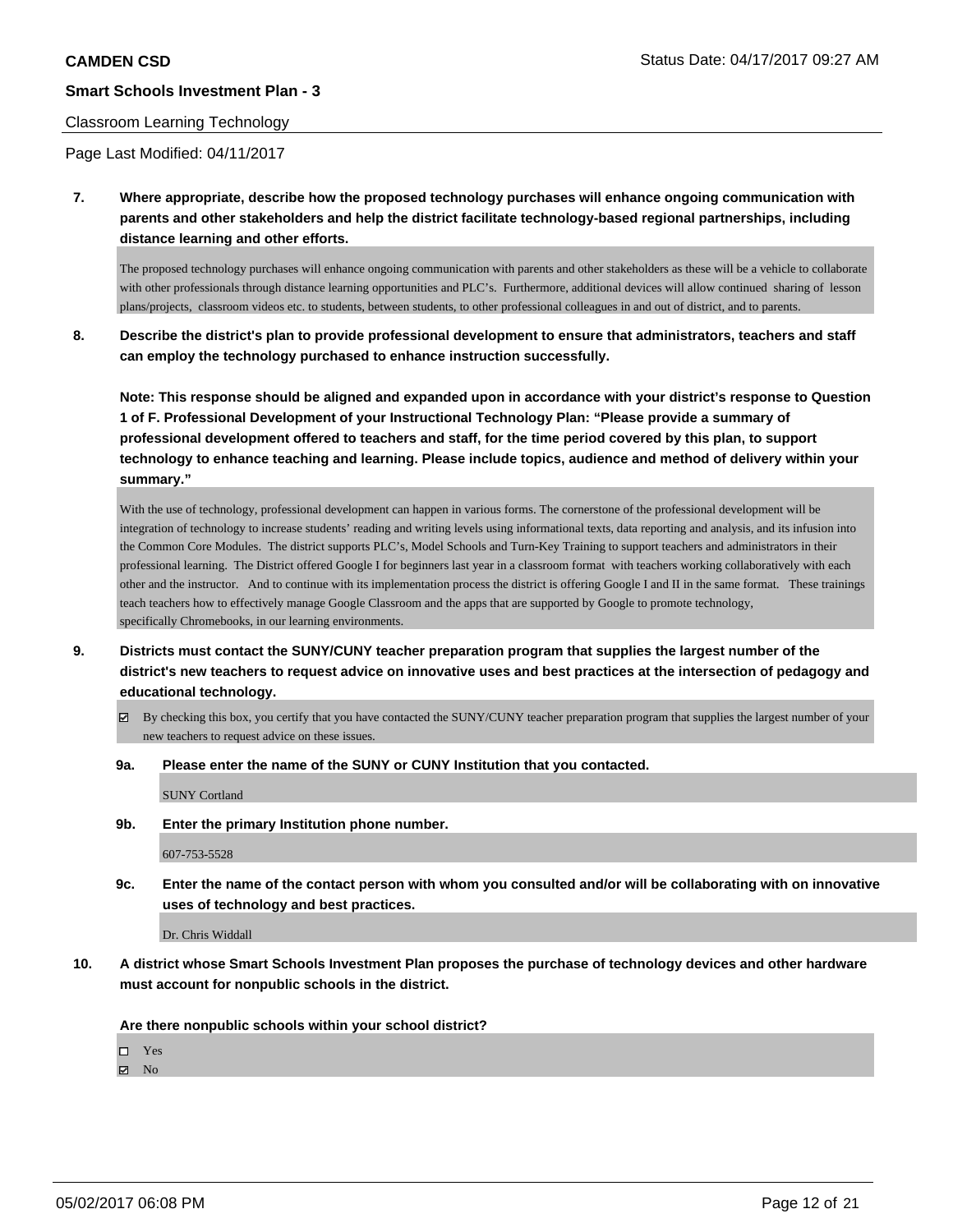### Classroom Learning Technology

Page Last Modified: 04/11/2017

### **11. Nonpublic Classroom Technology Loan Calculator**

**The Smart Schools Bond Act provides that any Classroom Learning Technology purchases made using Smart Schools funds shall be lent, upon request, to nonpublic schools in the district. However, no school district shall be required to loan technology in amounts greater than the total obtained and spent on technology pursuant to the Smart Schools Bond Act and the value of such loan may not exceed the total of \$250 multiplied by the nonpublic school enrollment in the base year at the time of enactment.**

**See:**

**http://www.p12.nysed.gov/mgtserv/smart\_schools/docs/Smart\_Schools\_Bond\_Act\_Guidance\_04.27.15\_Final.pdf.**

|                                       | 1. Classroom<br>Technology<br>Sub-allocation | 2. Public<br>l Enrollment<br>$(2014-15)$ | 3. Nonpublic<br>Enrollment<br>$(2014-15)$ | l 4. Sum of<br>l Public and<br>l Nonpublic<br>l Enrollment | 15. Total Per<br>Pupil Sub-<br>lallocation | 6. Total<br>Nonpublic Loan<br>Amount                                                          |
|---------------------------------------|----------------------------------------------|------------------------------------------|-------------------------------------------|------------------------------------------------------------|--------------------------------------------|-----------------------------------------------------------------------------------------------|
| Calculated Nonpublic Loan<br>l Amount |                                              |                                          |                                           |                                                            |                                            | (No Response)   (No Response)   (No Response)   (No Response)   (No Response)   (No Response) |

**12. To ensure the sustainability of technology purchases made with Smart Schools funds, districts must demonstrate a long-term plan to maintain and replace technology purchases supported by Smart Schools Bond Act funds. This sustainability plan shall demonstrate a district's capacity to support recurring costs of use that are ineligible for Smart Schools Bond Act funding such as device maintenance, technical support, Internet and wireless fees, maintenance of hotspots, staff professional development, building maintenance and the replacement of incidental items. Further, such a sustainability plan shall include a long-term plan for the replacement of purchased devices and equipment at the end of their useful life with other funding sources.**

 $\boxtimes$  By checking this box, you certify that the district has a sustainability plan as described above.

**13. Districts must ensure that devices purchased with Smart Schools Bond funds will be distributed, prepared for use, maintained and supported appropriately. Districts must maintain detailed device inventories in accordance with generally accepted accounting principles.**

By checking this box, you certify that the district has a distribution and inventory management plan and system in place.

**14. If you are submitting an allocation for Classroom Learning Technology complete this table. Note that the calculated Total at the bottom of the table must equal the Total allocation for this category that you entered in the SSIP Overview overall budget.**

|                         | Sub-Allocation |
|-------------------------|----------------|
| Interactive Whiteboards | 0              |
| Computer Servers        | $\overline{0}$ |
| Desktop Computers       | $\overline{0}$ |
| Laptop Computers        | 97,856         |
| <b>Tablet Computers</b> | $\overline{0}$ |
| <b>Other Costs</b>      | 46,900         |
| Totals:                 | 144,756        |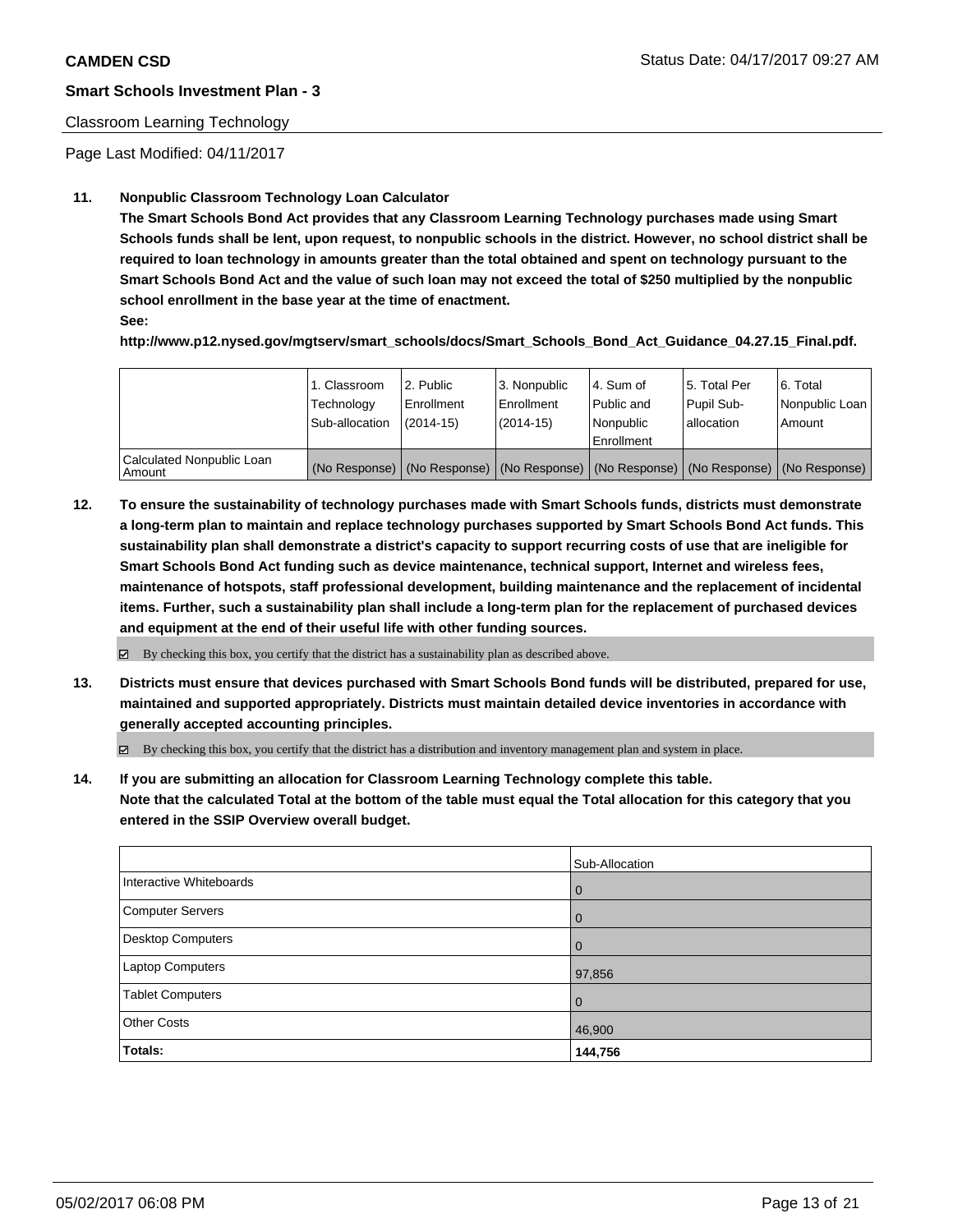#### Classroom Learning Technology

Page Last Modified: 04/11/2017

**15. Please detail the type, quantity, per unit cost and total cost of the eligible items under each sub-category. This is especially important for any expenditures listed under the "Other" category. All expenditures must be capital-bond eligible to be reimbursed through the SSBA. If you have any questions, please contact us directly through smartschools@nysed.gov.**

**Please specify in the "Item to be Purchased" field which specific expenditures and items are planned to meet the district's nonpublic loan requirement, if applicable.**

**NOTE: Wireless Access Points that will be loaned/purchased for nonpublic schools should ONLY be included in this category, not under School Connectivity, where public school districts would list them. Add rows under each sub-category for additional items, as needed.**

| Select the allowable expenditure | I Item to be Purchased             | Quantity | Cost per Item | <b>Total Cost</b> |
|----------------------------------|------------------------------------|----------|---------------|-------------------|
| type.                            |                                    |          |               |                   |
| Repeat to add another item under |                                    |          |               |                   |
| each type.                       |                                    |          |               |                   |
| <b>Laptop Computers</b>          | Acer c740 3205U 4 GB Chrome        | 420      | 233           | 97,860            |
| <b>Other Costs</b>               | <b>ACAD Google Management</b>      | 420      | 25            | 10.500            |
| <b>Other Costs</b>               | Lock N Charge 30 Charge Cart       | 14       | 1,490         | 20.860            |
| <b>Other Costs</b>               | ACER 1 YR Extension + 2 Year Total | 420      | 37            | 15,540            |
|                                  | Protection                         |          |               |                   |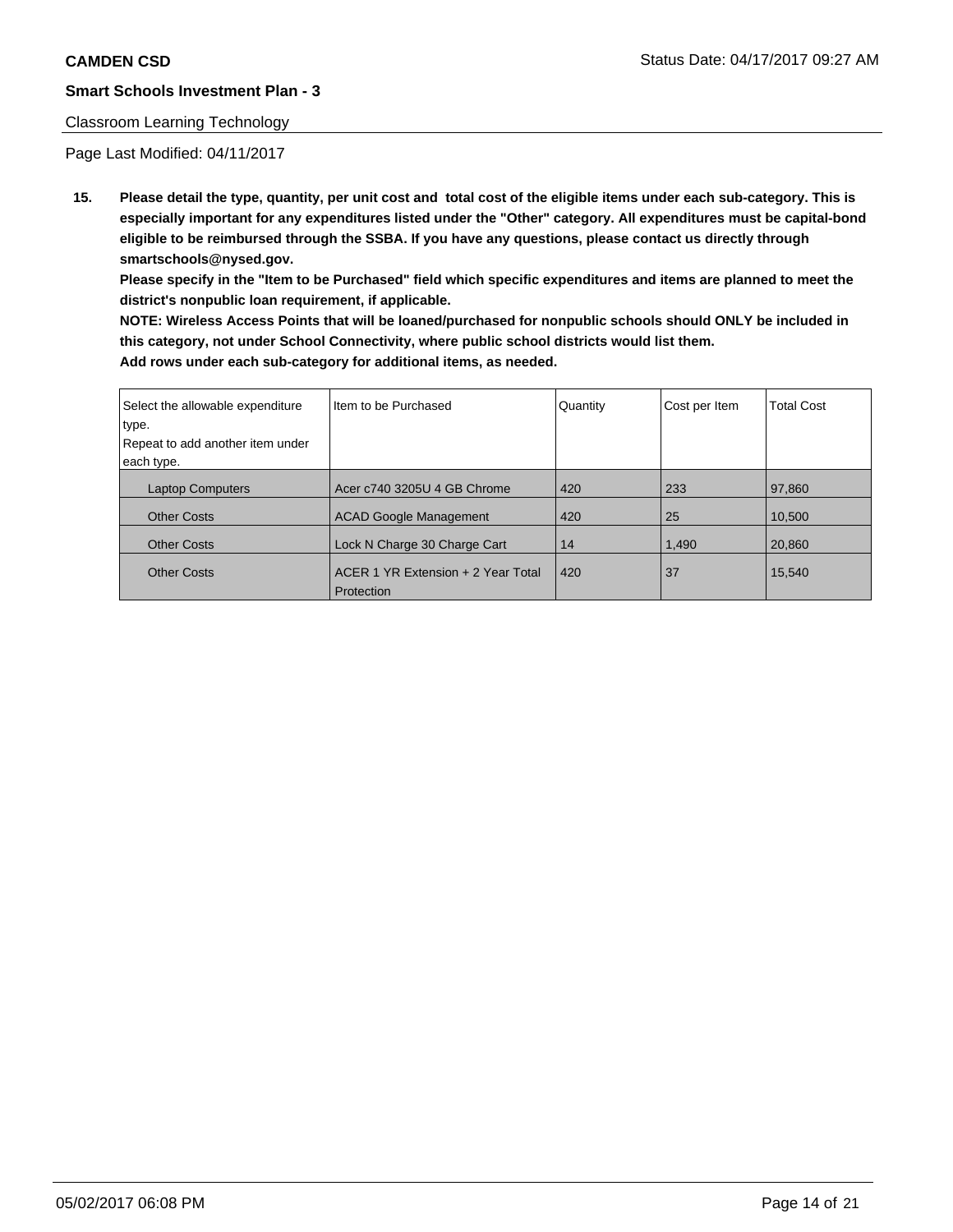#### Pre-Kindergarten Classrooms

Page Last Modified: 05/12/2016

#### **Group 1**

**1. Provide information regarding how and where the district is currently serving pre-kindergarten students and justify the need for additional space with enrollment projections over 3 years.**

(No Response)

- **2. Describe the district's plan to construct, enhance or modernize education facilities to accommodate prekindergarten programs. Such plans must include:**
	- **Specific descriptions of what the district intends to do to each space;**
	- **An affirmation that pre-kindergarten classrooms will contain a minimum of 900 square feet per classroom;**
	- **The number of classrooms involved;**
	- **The approximate construction costs per classroom; and**
	- **Confirmation that the space is district-owned or has a long-term lease that exceeds the probable useful life of the improvements.**

(No Response)

**3. Smart Schools Bond Act funds may only be used for capital construction costs. Describe the type and amount of additional funds that will be required to support ineligible ongoing costs (e.g. instruction, supplies) associated with any additional pre-kindergarten classrooms that the district plans to add.**

(No Response)

**4. All plans and specifications for the erection, repair, enlargement or remodeling of school buildings in any public school district in the State must be reviewed and approved by the Commissioner. Districts that plan capital projects using their Smart Schools Bond Act funds will undergo a Preliminary Review Process by the Office of Facilities Planning.**

**Please indicate on a separate row each project number given to you by the Office of Facilities Planning.**

| Project Number |  |
|----------------|--|
| (No Response)  |  |

**5. If you have made an allocation for Pre-Kindergarten Classrooms, complete this table. Note that the calculated Total at the bottom of the table must equal the Total allocation for this category that you entered in the SSIP Overview overall budget.**

| Totals:                                  | 0              |
|------------------------------------------|----------------|
| Other Costs                              | (No Response)  |
| Enhance/Modernize Educational Facilities | (No Response)  |
| Construct Pre-K Classrooms               | (No Response)  |
|                                          | Sub-Allocation |

**6. Please detail the type, quantity, per unit cost and total cost of the eligible items under each sub-category. This is especially important for any expenditures listed under the "Other" category. All expenditures must be capital-bond eligible to be reimbursed through the SSBA. If you have any questions, please contact us directly through smartschools@nysed.gov.**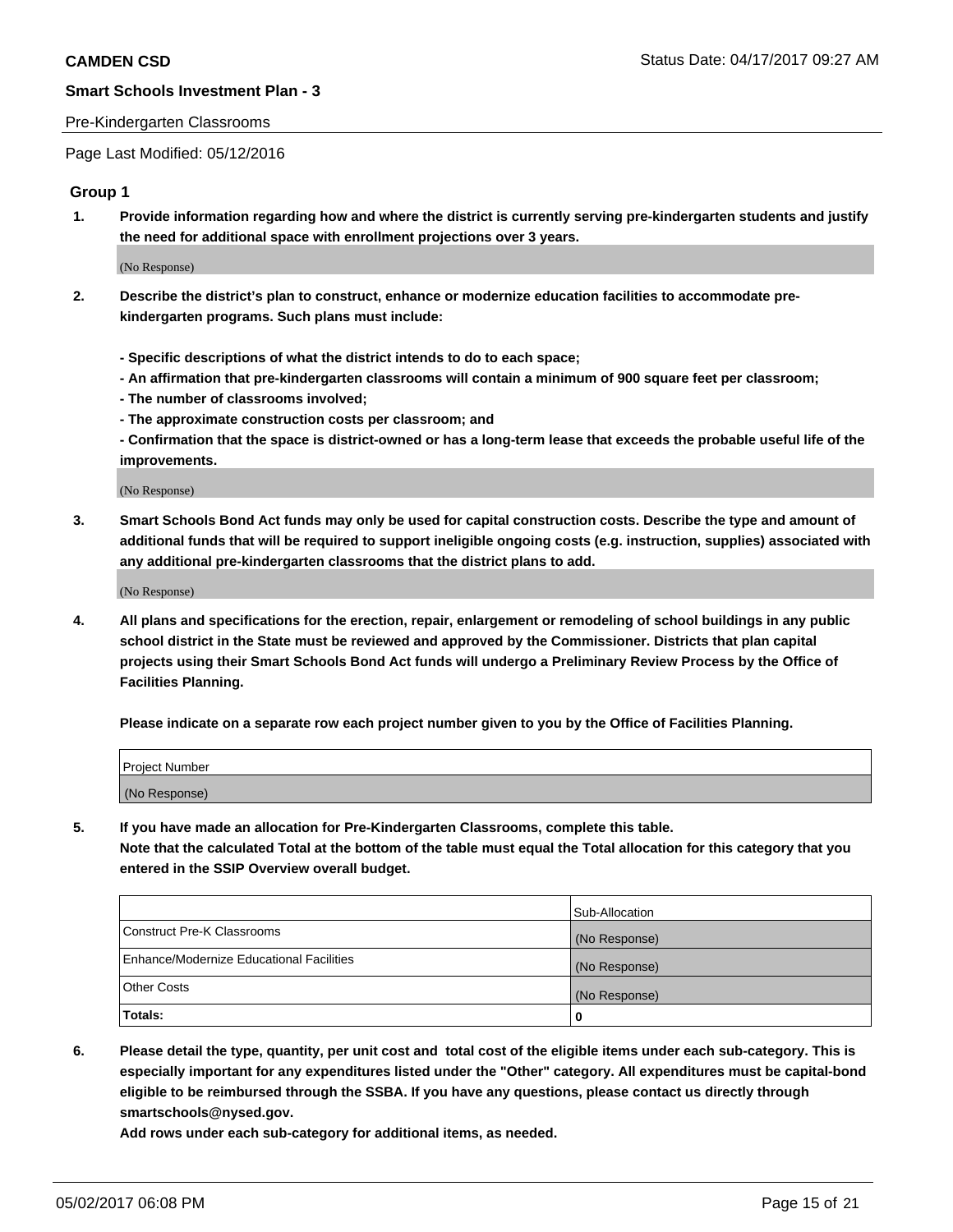# Pre-Kindergarten Classrooms

Page Last Modified: 05/12/2016

| Select the allowable expenditure | Item to be purchased | Quantity      | Cost per Item | <b>Total Cost</b> |
|----------------------------------|----------------------|---------------|---------------|-------------------|
| type.                            |                      |               |               |                   |
| Repeat to add another item under |                      |               |               |                   |
| each type.                       |                      |               |               |                   |
| (No Response)                    | (No Response)        | (No Response) | (No Response) | (No Response)     |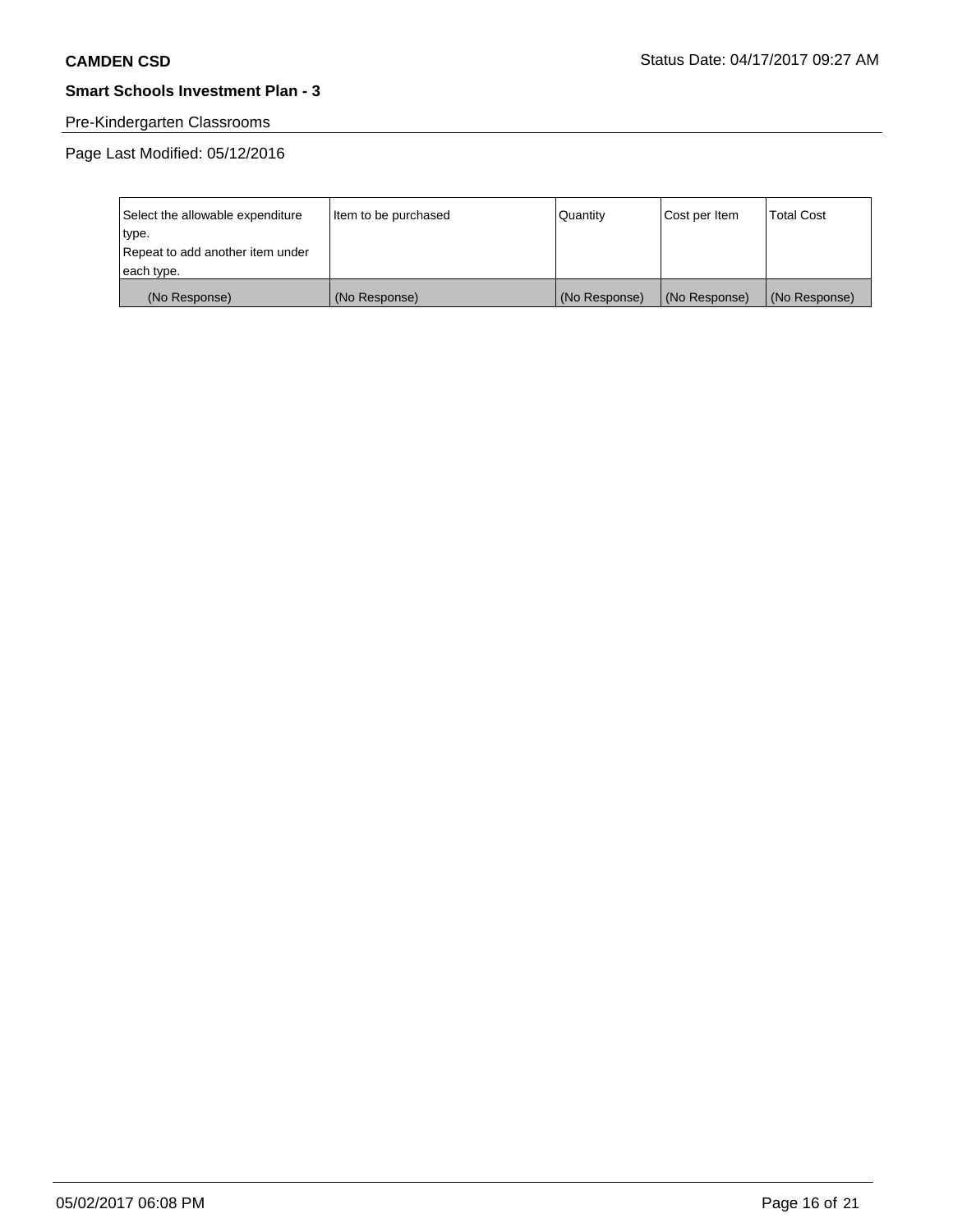#### Replace Transportable Classrooms

Page Last Modified: 05/12/2016

### **Group 1**

**1. Describe the district's plan to construct, enhance or modernize education facilities to provide high-quality instructional space by replacing transportable classrooms.**

(No Response)

**2. All plans and specifications for the erection, repair, enlargement or remodeling of school buildings in any public school district in the State must be reviewed and approved by the Commissioner. Districts that plan capital projects using their Smart Schools Bond Act funds will undergo a Preliminary Review Process by the Office of Facilities Planning.**

**Please indicate on a separate row each project number given to you by the Office of Facilities Planning.**

| Project Number |  |
|----------------|--|
| (No Response)  |  |

**3. For large projects that seek to blend Smart Schools Bond Act dollars with other funds, please note that Smart Schools Bond Act funds can be allocated on a pro rata basis depending on the number of new classrooms built that directly replace transportable classroom units.**

**If a district seeks to blend Smart Schools Bond Act dollars with other funds describe below what other funds are being used and what portion of the money will be Smart Schools Bond Act funds.**

(No Response)

**4. If you have made an allocation for Replace Transportable Classrooms, complete this table. Note that the calculated Total at the bottom of the table must equal the Total allocation for this category that you entered in the SSIP Overview overall budget.**

|                                                | Sub-Allocation |
|------------------------------------------------|----------------|
| Construct New Instructional Space              | (No Response)  |
| Enhance/Modernize Existing Instructional Space | (No Response)  |
| Other Costs                                    | (No Response)  |
| Totals:                                        | $\Omega$       |

**5. Please detail the type, quantity, per unit cost and total cost of the eligible items under each sub-category. This is especially important for any expenditures listed under the "Other" category. All expenditures must be capital-bond eligible to be reimbursed through the SSBA. If you have any questions, please contact us directly through smartschools@nysed.gov.**

| Select the allowable expenditure | Item to be purchased | Quantity      | Cost per Item | <b>Total Cost</b> |
|----------------------------------|----------------------|---------------|---------------|-------------------|
| type.                            |                      |               |               |                   |
| Repeat to add another item under |                      |               |               |                   |
| each type.                       |                      |               |               |                   |
| (No Response)                    | (No Response)        | (No Response) | (No Response) | (No Response)     |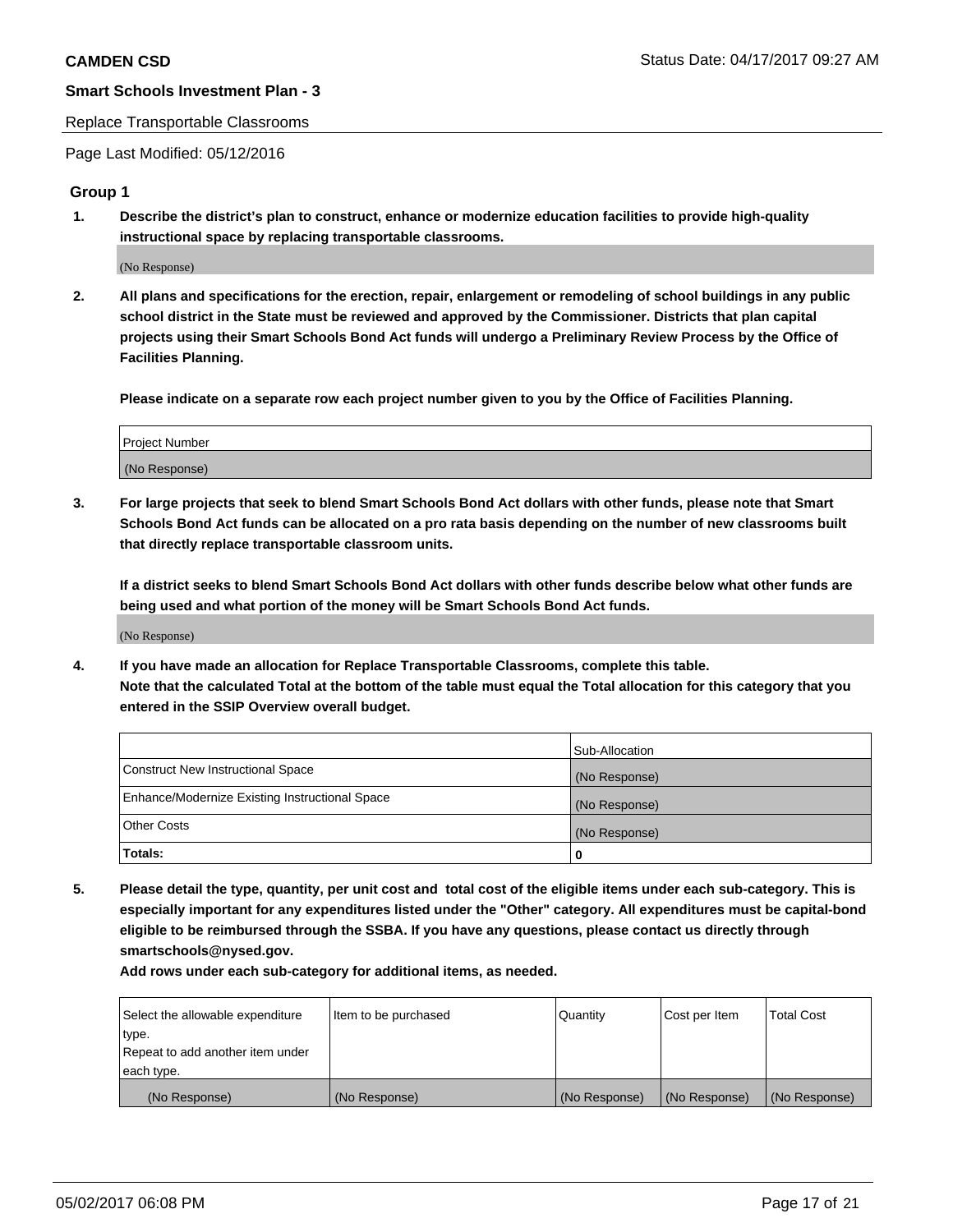#### High-Tech Security Features

Page Last Modified: 04/11/2017

### **Group 1**

**1. Describe how you intend to use Smart Schools Bond Act funds to install high-tech security features in school buildings and on school campuses.**

(No Response)

**2. All plans and specifications for the erection, repair, enlargement or remodeling of school buildings in any public school district in the State must be reviewed and approved by the Commissioner. Districts that plan capital projects using their Smart Schools Bond Act funds will undergo a Preliminary Review Process by the Office of Facilities Planning.** 

**Please indicate on a separate row each project number given to you by the Office of Facilities Planning.**

| Project Number |  |
|----------------|--|
|                |  |
| (No Response)  |  |

- **3. Was your project deemed eligible for streamlined Review?**
	- Yes  $\hfill \square$  No
- **4. Include the name and license number of the architect or engineer of record.**

| Name          | License Number |
|---------------|----------------|
| (No Response) | (No Response)  |

**5. If you have made an allocation for High-Tech Security Features, complete this table. Note that the calculated Total at the bottom of the table must equal the Total allocation for this category that you entered in the SSIP Overview overall budget.**

|                                                      | Sub-Allocation |
|------------------------------------------------------|----------------|
| Capital-Intensive Security Project (Standard Review) | (No Response)  |
| <b>Electronic Security System</b>                    | (No Response)  |
| <b>Entry Control System</b>                          | (No Response)  |
| Approved Door Hardening Project                      | (No Response)  |
| <b>Other Costs</b>                                   | (No Response)  |
| Totals:                                              | 0              |

**6. Please detail the type, quantity, per unit cost and total cost of the eligible items under each sub-category. This is especially important for any expenditures listed under the "Other" category. All expenditures must be capital-bond eligible to be reimbursed through the SSBA. If you have any questions, please contact us directly through smartschools@nysed.gov.**

| (No Response)                    | (No Response)        | (No Response) | (No Response) | (No Response)     |
|----------------------------------|----------------------|---------------|---------------|-------------------|
| each type.                       |                      |               |               |                   |
| Repeat to add another item under |                      |               |               |                   |
| type.                            |                      |               |               |                   |
| Select the allowable expenditure | Item to be purchased | Quantity      | Cost per Item | <b>Total Cost</b> |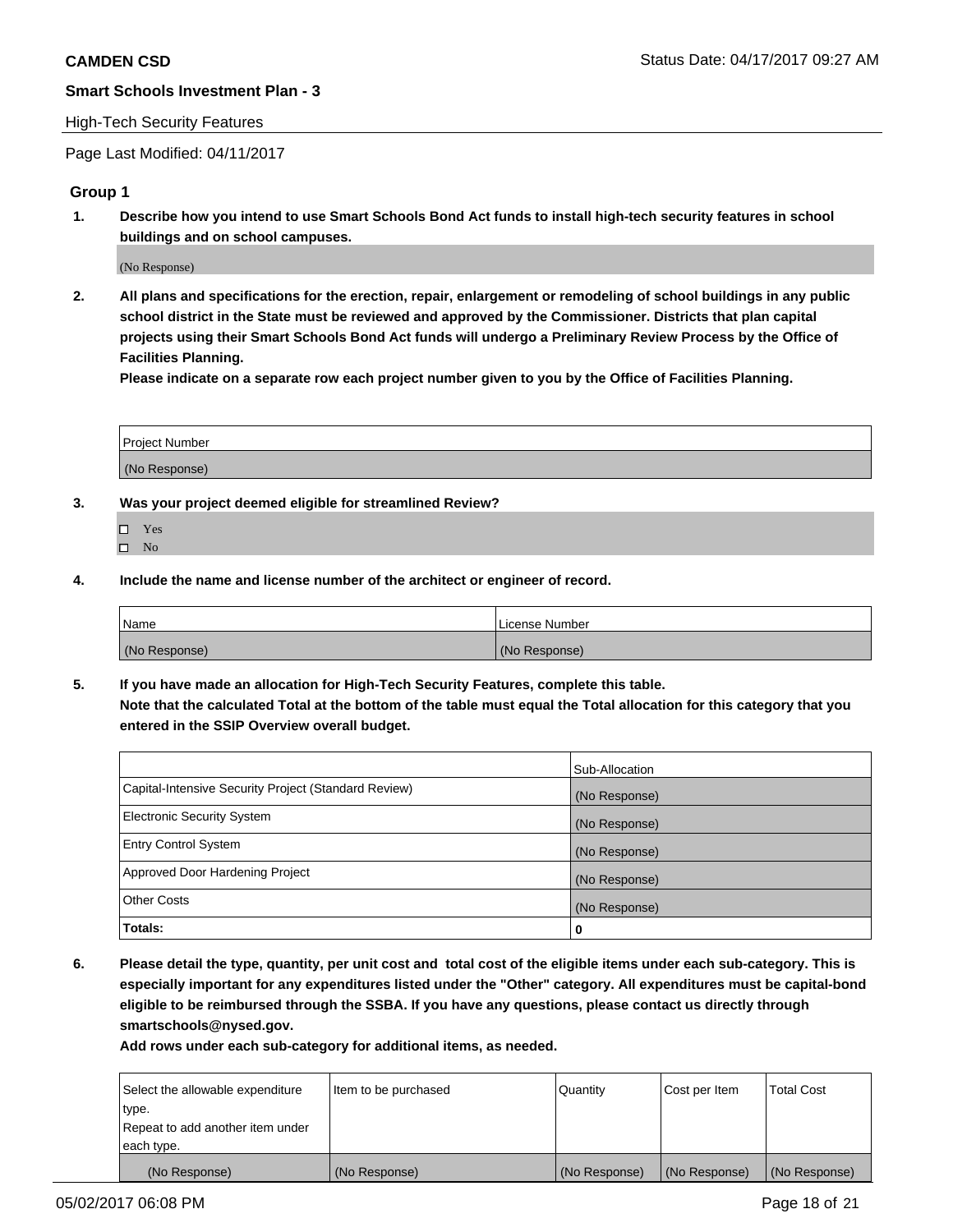High-Tech Security Features

Page Last Modified: 04/11/2017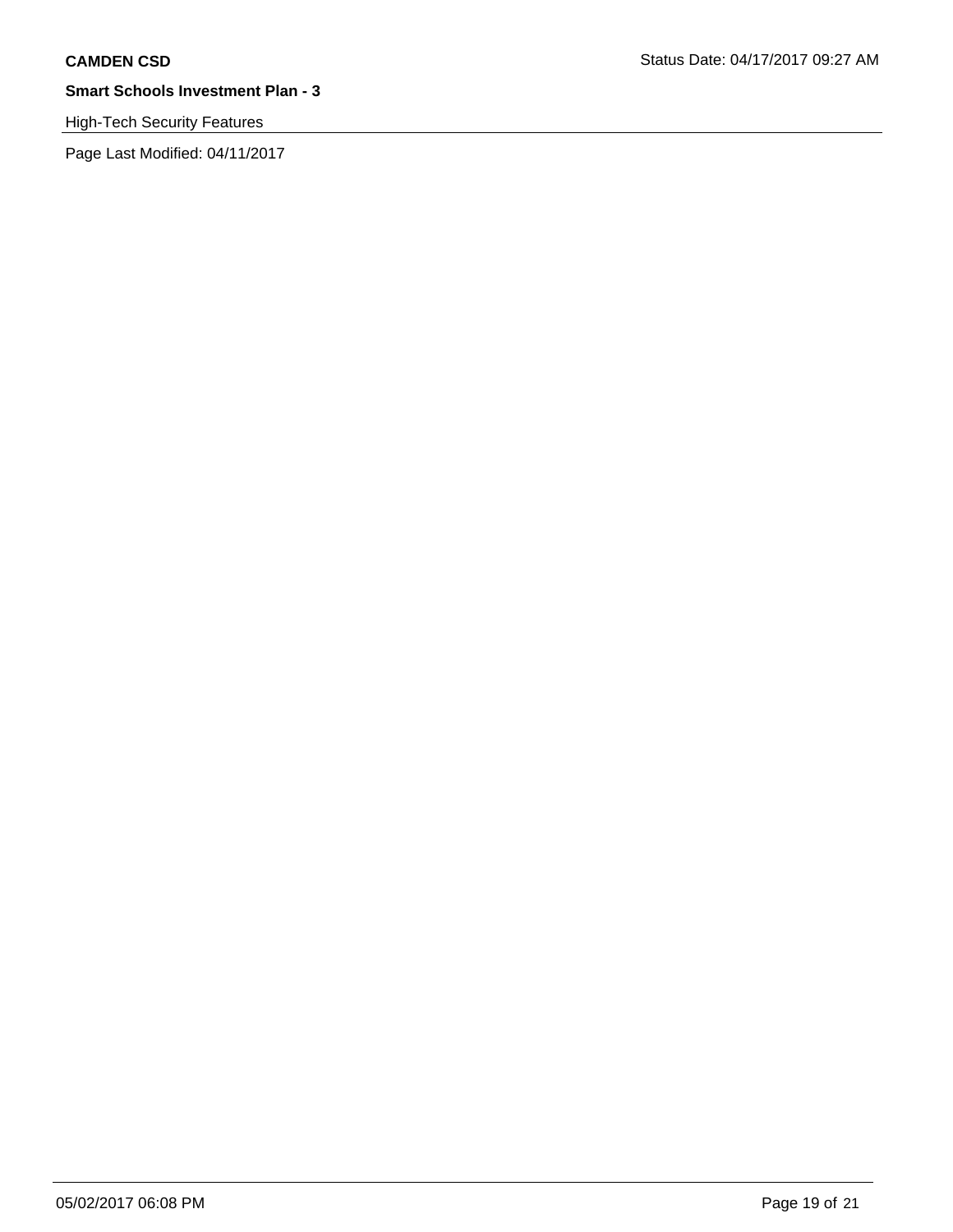Report

Page Last Modified: 04/11/2017